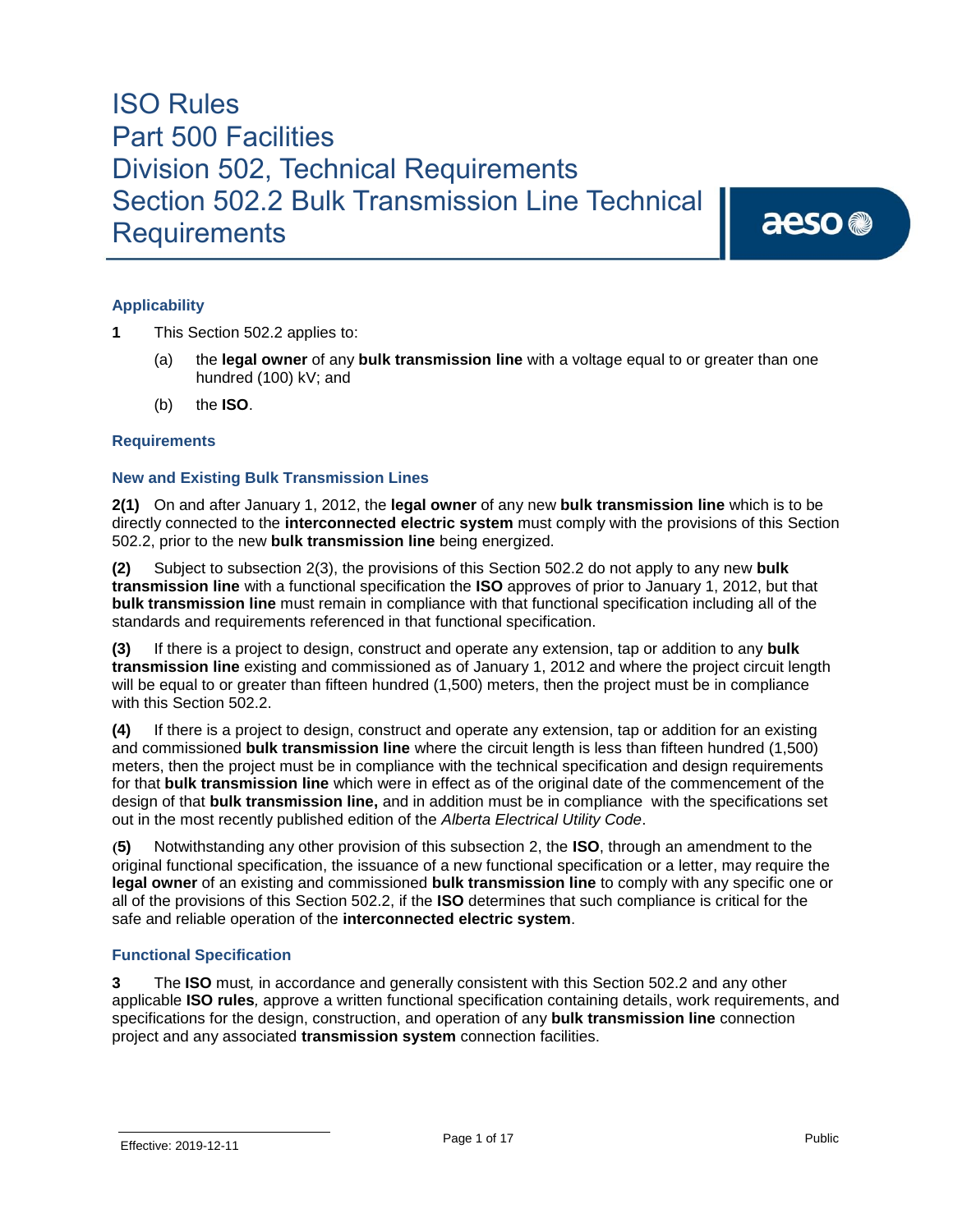aeso<sup>®</sup>

#### **Successor to Prior Requirements**

**4** Subject to subsection 2, this Section 502.2 succeeds and replaces the *Technical Requirements for Connecting to the Alberta Interconnected Electric System (IES) Transmission System Part 3 Technical Requirements for Connecting Transmission Facilities* which came in effect as of December 29, 1999, and that standard together with any other prior standards or drafts of standards on the subject matter no longer will be in force and effect as of January 1, 2012.

#### **Other Code Requirements**

**5(1)** The design, construction and operational specifications for any new **bulk transmission line** must meet or exceed the most recently published edition and applicable provisions and requirements as set out in all federal and Alberta provincial enactments, standards, guidelines, codes, mandatory requirements and regulations governing such a **bulk transmission line**, including:

- (a) the *Alberta Electrical Utility Code*;
- (b) the *Alberta Health and Safety Code*;
- (c) the version of Canadian Standards Association (CSA) *Overhead Systems Standard (C22.3 No. 1* ) referenced in the *Alberta Electrical Utility Code*;
- (d) the International Electrotechnical Commission (IEC) *Standard 61472 Live working – Minimum approach distances for a.c. systems in the voltage range 72.5 kV to 800 kV – A method of calculation*; and
- (e) all federal government requirements for obstruction marking, including those applicable to a **bulk transmission line** crossing large bodies of water and structures in the vicinity of airports, as set out in the document *Standard 621.19 – Standards Obstruction Markings.*

**(2)** The **legal owner** in addition must ensure that the **bulk transmission line** is designed, constructed and operated in a manner that is compliant with all provisions of any order, ruling, permit or license that the **Commission** issues, or that any other body having jurisdiction issues under any enactment.

#### **Weather Loading Return Periods**

**6(1)** Subject to subsection 6(4), the minimum return period values for weather loadings used for any **bulk transmission line** must be as follows:

- (a) for a 138kV or a 144 kV **bulk transmission line**, a fifty (50) year return period;
- (b) for a single circuit 240 kV **bulk transmission line**, a seventy five (75) year return period;
- (c) for a double circuit 240 kV **bulk transmission line**, a one hundred (100) year return period; and
- (d) for a 500 kV alternating current or a +/- 500 kV high voltage direct current **bulk transmission line**, a one hundred (100) year return period.
- **(2)** For wind loading, the return periods as set out in subsection 6(1) must be based on wind gust data from the *Gust Wind Loading* map made available on the AESO website.

Effective: 2019-12-11 Page 2 of 17 Page 2 of 17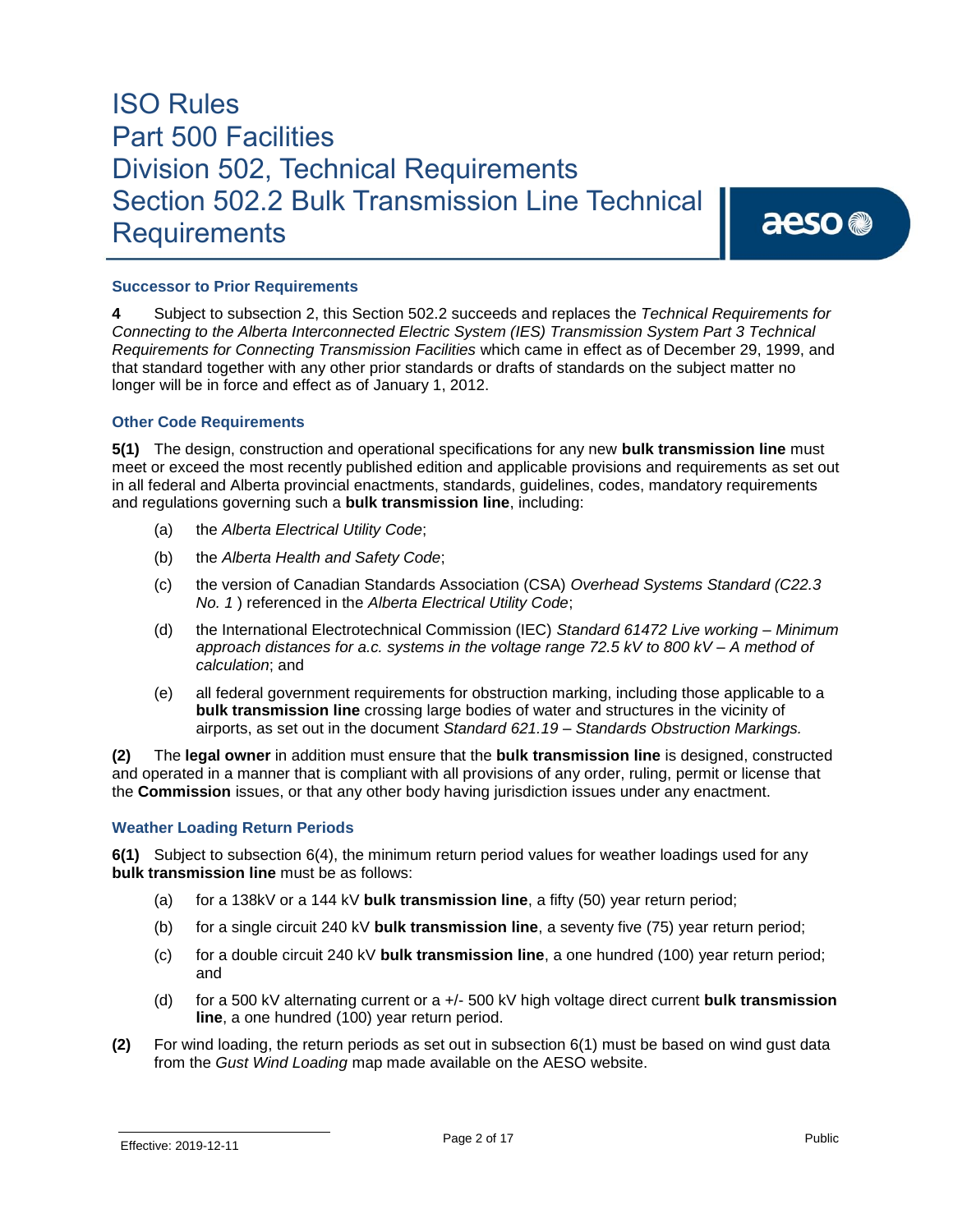aeso<sup>®</sup>

- **(3)** For wet snow and wind loadings, the return periods set out in subsection 6(1) must be based on combined wet snow and wind gust data from the *Wet Snow and Wind Loading* map made available on the AESO website.
- **(4)** The **ISO** must approve of, in a project functional specification for a connection project under this Section 502.2, any return period which is less than the specified minimum return period set out in subsection 6(1).

#### **Weather Loading for Wind**

**7(1)** A **bulk transmission line** must withstand wind loadings, based on extreme value analysis of historical wind velocity or wind gust data.

**(2)** Wind velocity data from the *Gust Wind Loading* map made available on the AESO website must be used as the basis for the design of any **bulk transmission line,** and the minimum return period values must be as set out in subsection 6(1) above.

**(3)** Subject to subsection 7(4), wind velocity data related to a **bulk transmission line** design must be converted to pressure and adjusted for the height of wires and structures in accordance with the manual titled, *American Society of Civil Engineering Manual 74 –Guidelines for Electrical Transmission Line Structural Loading Third Edition.*

**(4)** The applicable minimum wind gust response factor values, in substitution for the values calculated by the method set out in the manual referred to in subsection 7(3), must be as set out in the following Table 1:

| Span Range (meters) | Gust Response Factor G <sub>w</sub> |
|---------------------|-------------------------------------|
| Less than 200       | 1.0                                 |
| 200 to 300          | 0.9                                 |
| Greater than 300    | 0.85                                |

### **Table 1**

#### **Wind Gust Response Factor Values**

#### **Weather Loading for Wet Snow and Wind**

**8(1)** A **bulk transmission line** must withstand combined wet snow and wind loadings, based on extreme value analysis of historical weather data.

**(2)** The loading design requirements as set out in subsection 8(1) must be probability based and the minimum return period values must be as set out in subsection 6(1), except that there is no requirement to design a 138 kV or a 144 kV **bulk transmission line** for the probability based wet snow and wind loading.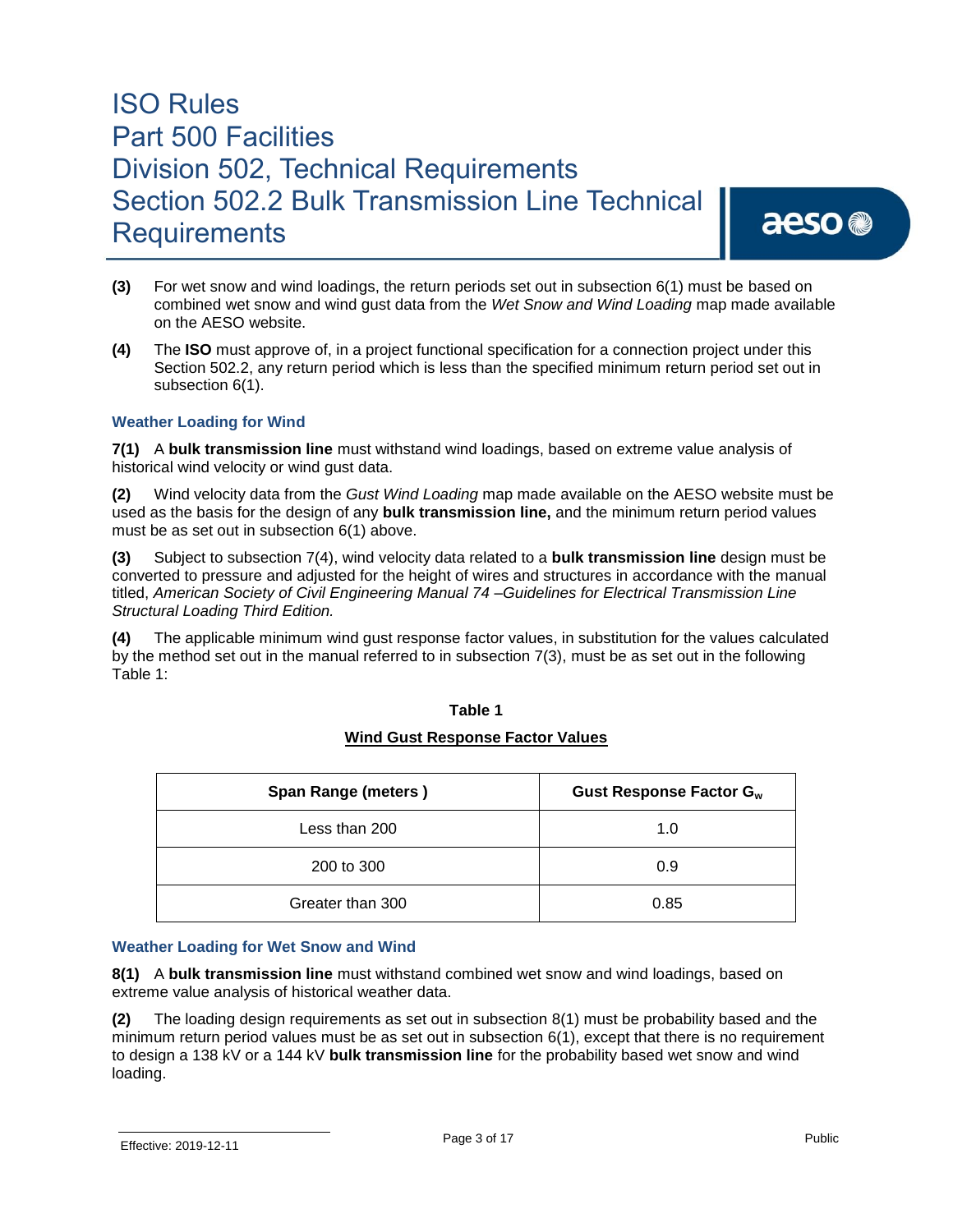## aeso<sup>®</sup>

**(3)** Combined loading data from the *Wet Snow and Wind Loading Map* made available on the AESO website must be used as the basis for the loading design.

#### **Weather Loading for Vertical Loading Alone**

**9(1)** Subject to subsection 9(2), a **bulk transmission line** must withstand vertical loading that represents in-cloud or rime ice, and the minimum return period values for such vertical loading must be as set out in subsection 6(1).

**(2)** For a 138 kV or a 144 kV **bulk transmission line**, a fifty (50) year return vertical loading must be used in the design, except that this loading will only be applied to the design of structure arms and not the overall structure, and must not be used to determine conductor tension for design of any type of structures.

**(3)** The radial accretion values from the combined wet snow and wind loading, with a density of 350 kg/m<sup>3</sup> and a temperature of minus twenty (-20) degrees Celsius assuming no wind, must be used to represent the rime ice vertical loading condition.

#### **Failure Containment Loading**

**10(1)** Subject to subsection 10(8), a **bulk transmission line** must withstand failure containment loading so as to limit the extent of a **bulk transmission line** failure, minimize greater or additional structural damages or losses beyond the location of the initial failure, and avoid longitudinal cascades.

**(2)** The failure containment loading design must satisfy the requirements of either one of the following subsections (a) or (b):

- (a) subject to subsection 10(3), all suspension type structures must have longitudinal strength;
- (b) anti-cascade structures must be constructed at the intervals as set out in subsection 10(5).

**(3)** The suspension type structures design requirement of subsection 10(2) (a) in addition must provide for both of the two (2) loading conditions as set out in the following subsections (a) and (b):

- (a) broken wire loading, with loading values calculated assuming bare wires, no wind, final tension and zero (0) degrees Celsius:
	- (i) for a single circuit **bulk transmission line**, the loading from a complete broken phase or broken overhead shield wire must be applied to any single conductor phase support or at any one (1) ground wire support;
	- (ii) for a double circuit **bulk transmission line**, the loading from a complete broken phase or broken overhead shield wire must be applied to any two (2) conductor phase supports, two (2) ground wire supports, or one (1) conductor phase and one (1) ground wire support; and
	- (iii) allowance must be made for insulator swing and structure deflection; and
- (b) unbalanced wet snow on one (1) or more phases, or overhead shield wires in the span on one side of the structure and no wet snow on the wires in the span on the other side of the structure where: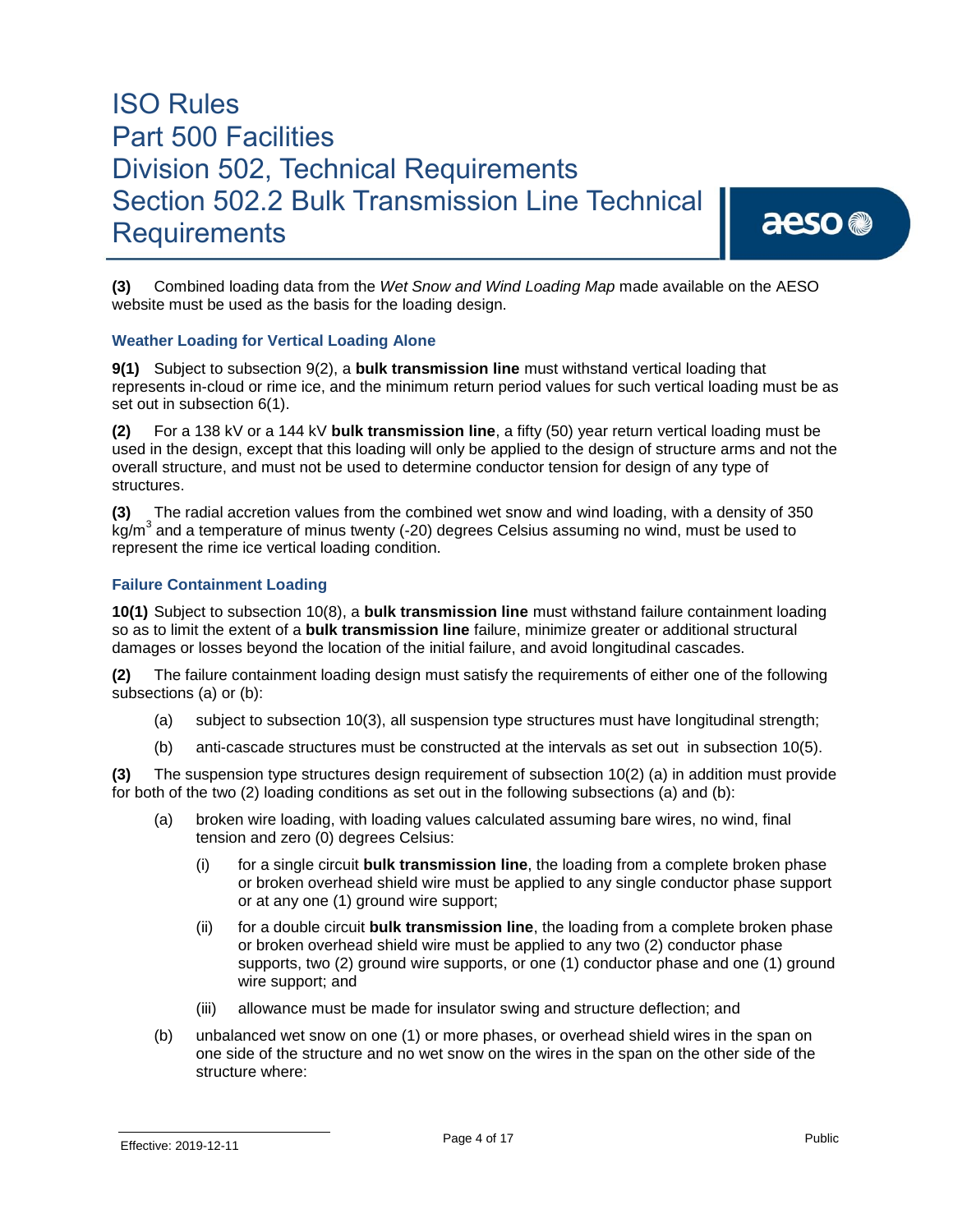## aeso<sup>®</sup>

- (i) the wet snow loading must be equal to the return period values as set out in subsection 6(1);
- (ii) loading values calculated assuming wet snow density of 350 kg/m, no wind, final tensions and zero (0) degrees Celsius; and
- (ii) allowance must be made for insulator swing and structure deflection.

**(4)** If longitudinal strength is not provided for each suspension type structure of a **bulk transmission line**, then anti-cascade structures must be used to limit the extent of longitudinal cascade failures.

- **(5)** The interval between anti-cascade structures must not exceed:
	- (a) ten (10) km for a 138 kV or a 144 kV **bulk transmission line**; or
	- (b) five (5) km for a 240 kV, a 500 kV alternating current, or a  $+/-$  500 kV high voltage direct current **bulk transmission line**.

**(6)** Anti-cascade structures for a **bulk transmission line** must be designed to be capable of withstanding all loading due to all wires on one side of the structure being broken, with final unloaded tensions at zero (0) degrees Celsius.

**(7)** Heavy angle and deadend structures may be utilized as anti-cascade structures, but only if they are of the requisite strength as set out in subsection 10(6).

**(8)** For a wood pole **bulk transmission line** including one constructed with wood laminate poles, if a longitudinal loading analysis for that **bulk transmission line** is carried out using a computer program that accurately models the characteristics of the structures on that **bulk transmission line**, using the broken wire and unbalanced ice loadings as set out in subsection 10(3), and the results indicate that either:

- (a) no structure failures will occur, or
- (b) the number of structure failures does not exceed ten (10);

then the anti-cascade structure requirements of subsections 10(4) through 10(7) are not required for that **bulk transmission line**.

#### **Overload and Strength Factors for Reliability Based Loadings**

**11(1)** The overload factor for **reliability** based loading for a **bulk transmission line** must be one point zero (1.0) for all structural materials, including steel, wood and any composite material.

**(2)** Subject to subsection 11(3), the **reliability** based strength factors for **bulk transmission line** components must be as set out in the following Table 2:

| <b>Reliability Based Strength Factors</b> |                        |
|-------------------------------------------|------------------------|
| <b>Component</b>                          | <b>Strength Factor</b> |
| Metal structures                          | 1.0                    |

#### **Table 2**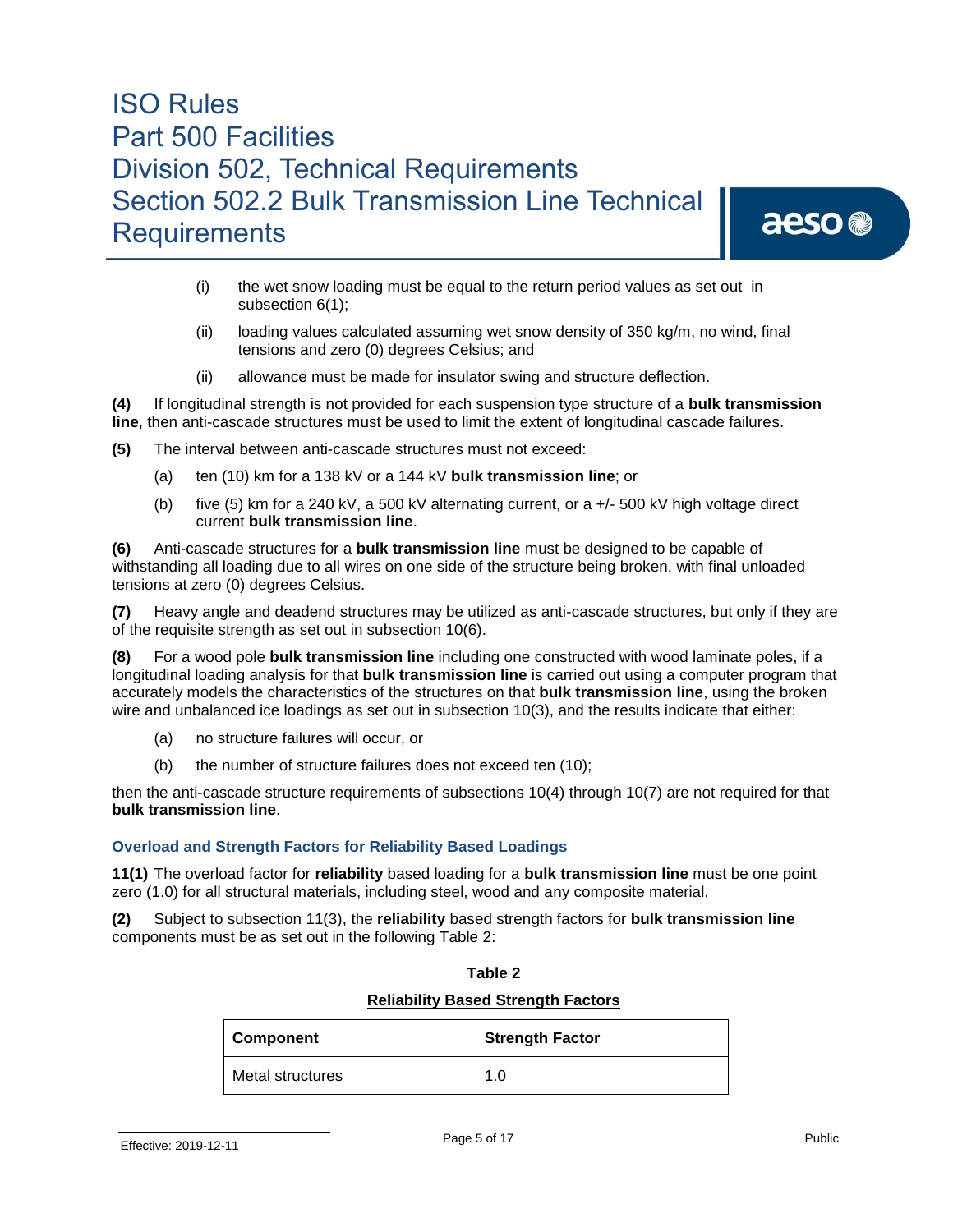aeso<sup>®</sup>

| Wood structures  | 0.75 |
|------------------|------|
| Support hardware | 1.0  |
| Guy wire         | 0.9  |

**(3)** In addition to being in compliance with the requirements of Table 2, a **bulk transmission line** must meet the following minimum strength factors for metal structures and hardware for the purpose of establishing a desired sequence of failure:

- (a) the strength factor for angle and deadend metal structures must be zero point nine (0.9); and
- (b) the strength factor for deadend hardware must be zero point nine (0.9).

#### **Conductor Selection**

**12(1)** The selection of conductor size and type for a **bulk transmission line** must be in accordance with the following requirements:

- (a) the conductor must be standard aluminum conductor steel reinforced (ACSR) or aluminum conductor steel reinforced / trapezoidal wire (ACSR/TW);
- (b) for any extension of an existing radial **bulk transmission line**, the conductor used for the new line segments must have no less than the same thermal capacity as the conductors of that existing **bulk transmission line**;
- (c) for a new **bulk transmission** l**ine** having a total length equal to or greater than ten (10) km, the conductor selection must include consideration of both capital costs and net present value of electricity losses, and be based on the results of either:
	- (i) a **bulk transmission line** optimization study provided to the **ISO** which includes the cost of structures; or
	- (ii) a conductor optimization study which includes only the cost of the conductor and assumes that the cost of structures does not change significantly with changes in conductor size; and
- (d) for a new **bulk transmission line** of 240 kV or above and a total length equal to or greater than fifty (50) km, a **bulk transmission line** optimization study must be conducted and provided to the **ISO**, and be used as the basis for conductor selection.

**(2)** The **ISO** must approve of, in the project functional specification for a connection project under this Section 502.2, any conductor type other than the standard conductor types as set out in subsection  $12(1)(a)$ .

**(3)** Conductor mechanical strength must be such that the tension as set out in the *Alberta Electrical Utility Code* loading requirements does not exceed sixty percent (60%) of the rated tensile strength of the conductor.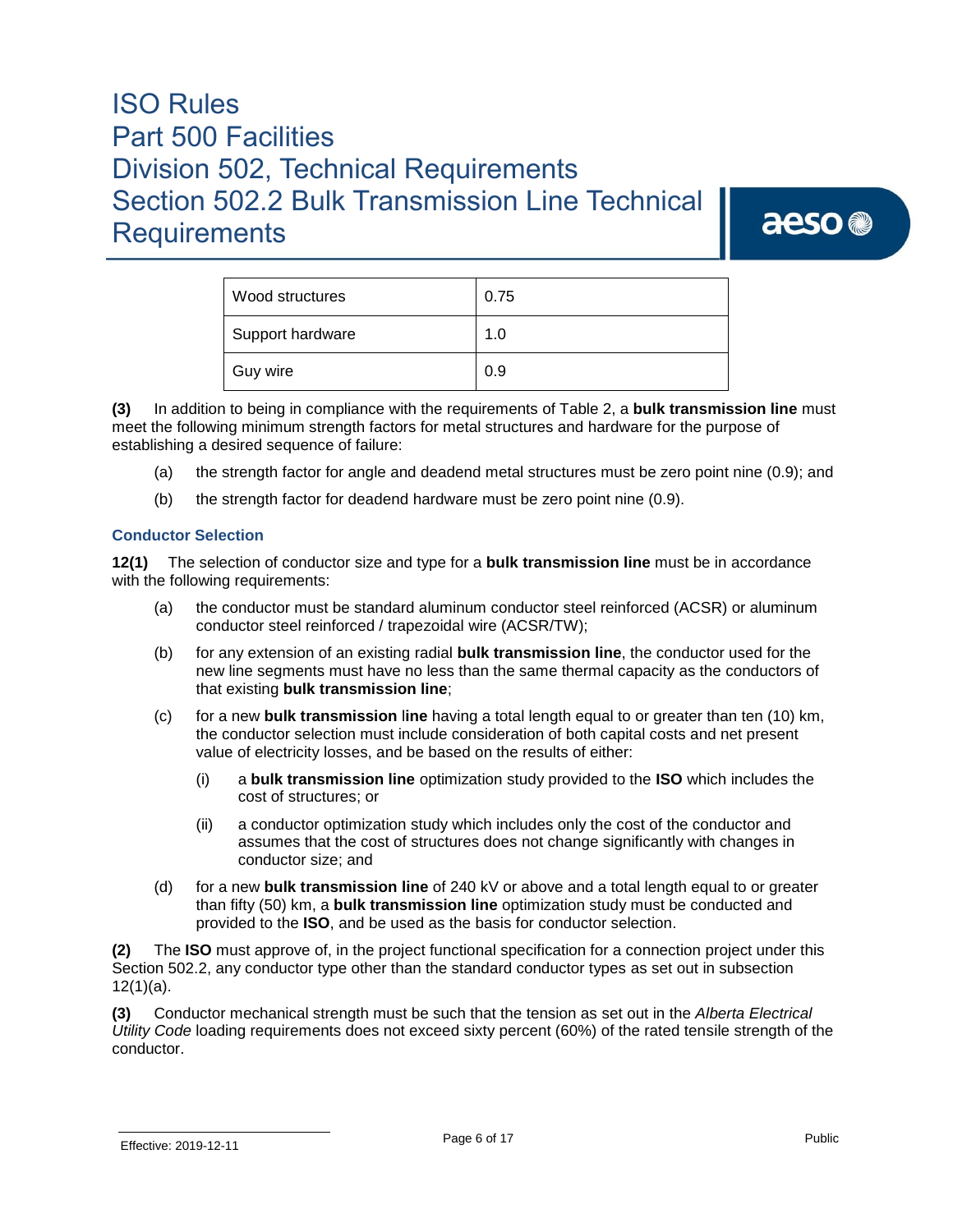aeso<sup>®</sup>

**(4)** Tension under the maximum loading conditions, including those involving high wind, combined wet snow and wind, or in-cloud icing, must not exceed ninety percent (90%) of the rated tensile strength of the conductor.

#### **Sequence of Failure**

**13(1)** A 240 kV, a 500 kV alternating current, or a +/- 500 kV high voltage direct current **bulk transmission line** which is to be constructed of steel structures, excluding direct embedded tubular structures, must have a target sequence of failure in order to minimize or contain the damage due to failure of a single component or structure.

**(2)** All **bulk transmission line** components must be designed to fail in the following sequential order:

- (a) tangent towers, followed by their foundations and hardware; then
- (b) angle towers, followed by their foundations and hardware; then
- (c) dead-end towers, followed by their foundations and hardware; and finally
- (d) conductors, followed by insulators and conductor attachment hardware.

**(3)** The design of the **bulk transmission line** components must ensure that the strength of all components are coordinated, or adjusted by means of strength factors, so as to achieve the design failure sequence as set out in subsection 13(2).

**(4)** For greater certainty, a sequence of failure analysis is not required for a **bulk transmission line** with wood structures, given the relatively high strength variation of wood structures.

**(5)** The **ISO** must approve of, in the functional specification for a connection project under this Section 502.2, any sequence of failure other than the standard one as set out in subsection 13(2).

#### **Overhead Shieldwires**

**14(1)** For the purposes of this Section 502.2, a reference to shieldwires includes galvanized steel strand, aluminum clad steel strand and optical ground wires.

**(2)** Shieldwires must be installed on a 138 kV, a 144 kV, a 240 kV, a 500 kV alternating current, or a +/- 500 kV high voltage direct current **bulk transmission line**.

**(3)** The number and positioning of the shieldwires must be so as to produce lightning flashover rates that are consistent with all **reliability** requirements of the **bulk transmission line**.

**(4)** The size of any shieldwire must be adequate to withstand the fault current expected at any given location on the **bulk transmission line**, taking into account the applicable magnitude and duration parameters of the fault.

**(5)** Shieldwires must be sized appropriately to satisfy ground fault currents the **ISO** specifies in the functional specification for the **bulk transmission line**, and without loss of strength or degradation of the protective coating that may reduce life expectancy.

**(6)** The size of any shieldwire must be adequate to withstand the weather loading expected at any given location on the **bulk transmission line**.

**(7)** For a **bulk transmission line** having average span lengths in excess of one hundred and fifty (150) meters, the minimum size of the shieldwire must be 3/8" Gr. 220 galvanized steel strand.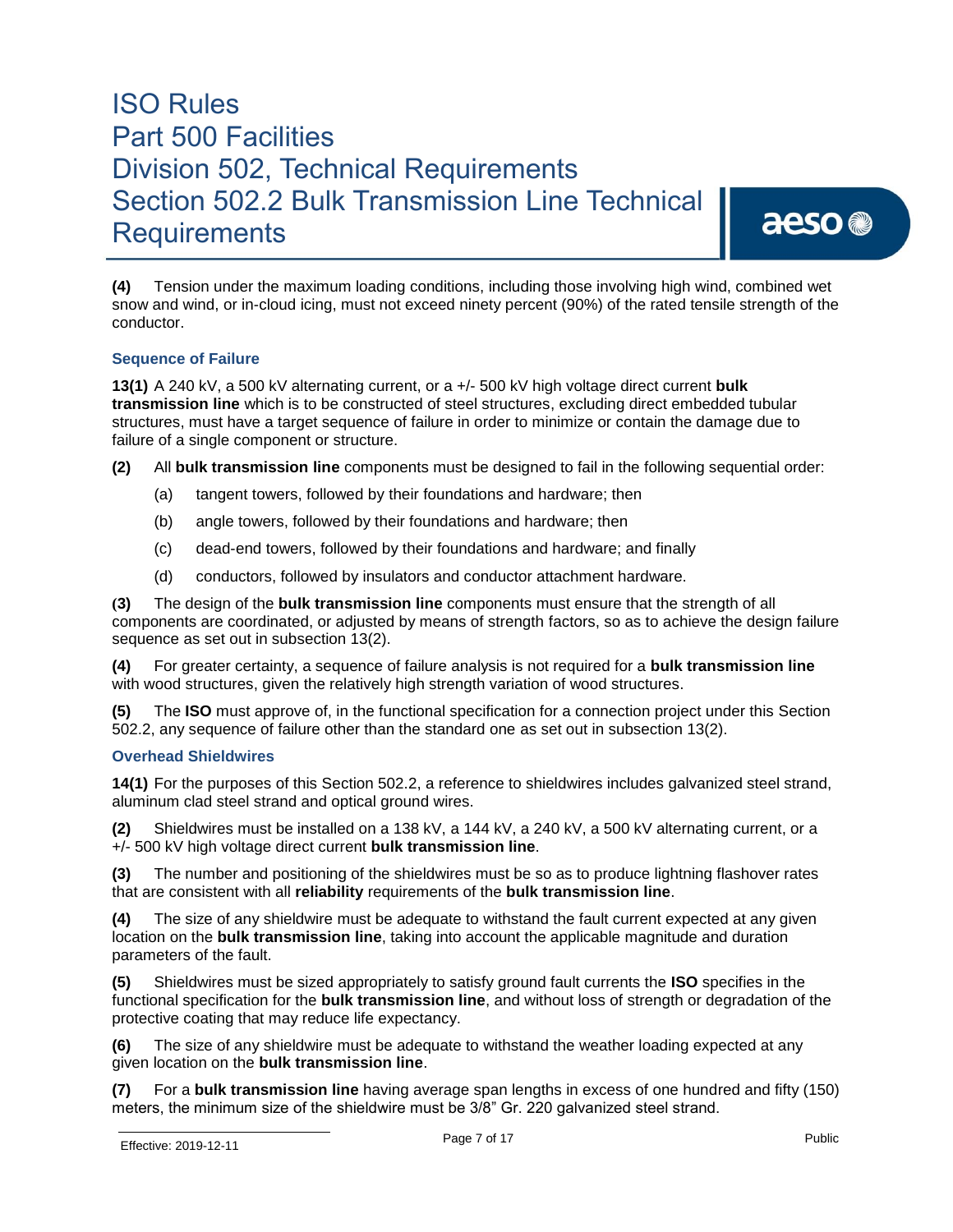aeso<sup>®</sup>

#### **Aeolian Vibration Control**

**15(1)** Vibration dampers must be installed on all conductors and overhead shieldwires for a **bulk transmission line** where the average span exceeds one hundred (100) meters, with the exception of slack spans.

**(2)** The design and location of the dampers must take into account the characteristics of the **bulk transmission line** wire, including spans, tension values and terrain.

**(3)** The application of conductor dampers that reduce the thermal capacity of the wire is prohibited.

**(4)** Spacer dampers must be installed on a **bulk transmission line** with bundled conductors and a rated design voltage equal to or greater than 500 kV.

**(5)** The application of spacer dampers having two (2) part metal clamps that result in metal to metal contact between the conductor and the clamp is prohibited.

- **(6)** For standard ACSR conductor and steel strand overhead shieldwires:
	- (a) the initial tension must not exceed twenty five percent (25%) rated tensile strength under a winter design temperature of minus thirty (-30) degrees Celsius; and
	- (b) final tension must not exceed twenty percent (20%) rated tensile strength under an average annual temperature of four (4) degrees Celsius.

#### **Voltage Values for Electrical Clearances**

**16** The values of voltage used to determine electrical clearances for a **bulk transmission line** must be based on nominal voltage, taking into account the operating practices for that portion of the i**nterconnected electric system** where that **bulk transmission line** is to be constructed.

#### **Basic Design Clearances**

**17(1)** A **bulk transmission line** must satisfy basic electrical clearances, including ground clearances for various locations, as specified in the *Alberta Electrical Utility Code* and its referenced version of *CSA C22.3 No. 1.*

**(2)** Ground clearance requirements for a **bulk transmission line** must be maintained under conditions of maximum sag in accordance with the following:

- (a) for a 500 kV alternating current, or a +/- 500 kV high voltage direct current **bulk transmission line**, the maximum sag conditions must be the most stringent of either of:
	- (i) sag under *Alberta Electrical Utility Code* loading conditions of combined ice and wind; or
	- (ii) the conductor temperature corresponding to the maximum load transfer specified in the functional specification for the connection project under this Section 502.2;
- (b) for a **bulk transmission line** less than 500 kV, the maximum sag conditions must be the most stringent of either of:
	- (i) the conductor at one hundred (100) degrees Celsius; or
	- (ii) sag under *Alberta Electrical Utility Code* loading conditions of combined ice and wind.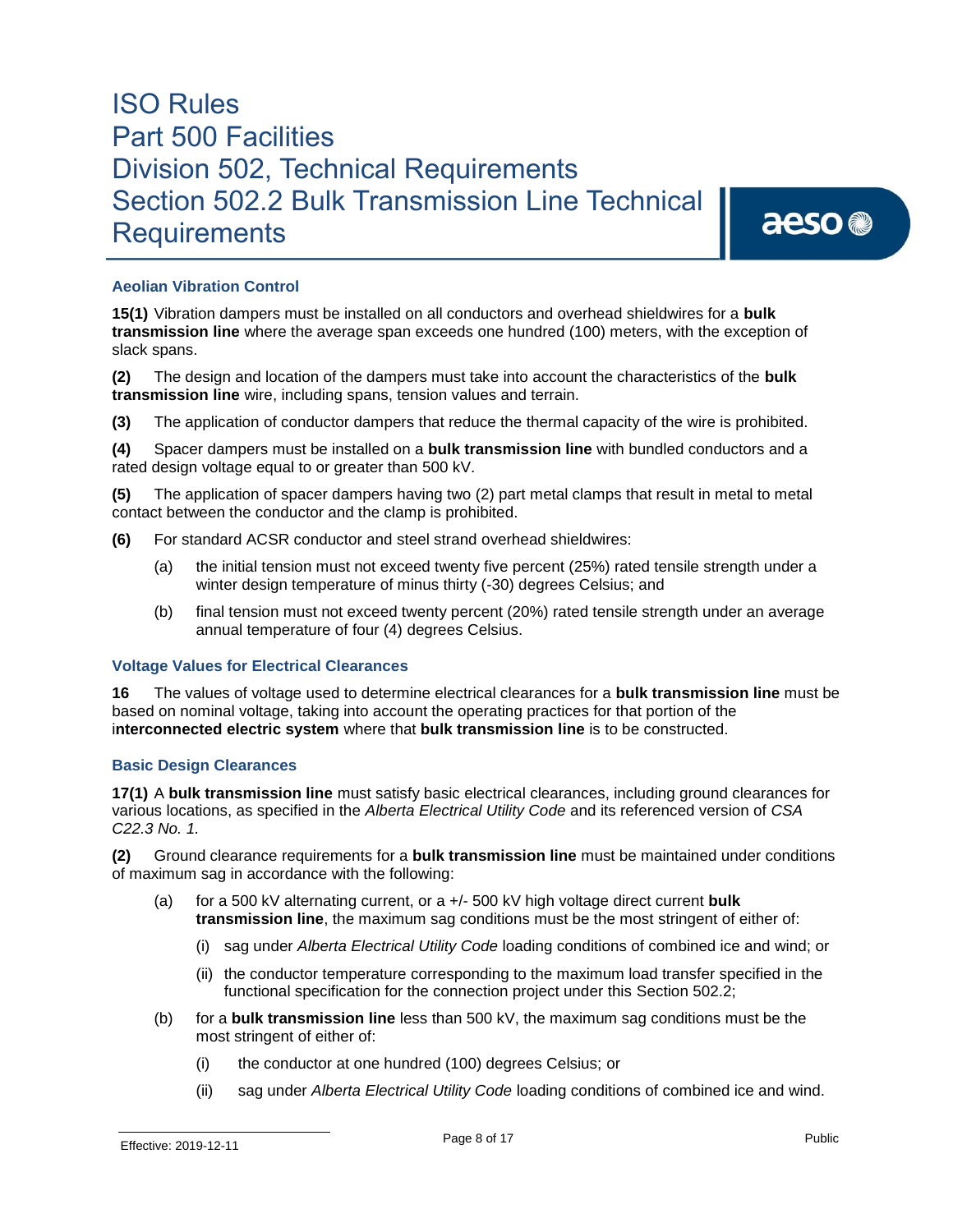## aeso<sup>®</sup>

**(3)** A 500 kV alternating current, or a +/- 500 kV high voltage direct current **bulk transmission line** must have a minimum of twelve point two (12.2) meters of ground clearance above any agricultural land.

**(4)** Suspension type structures must be designed to provide clearances from the conductors, in a swung position, to the nearest point of the structure, in accordance with the following requirements:

- (a) with conductors subjected to a wind pressure of 230 Pa, at four (4) degrees Celsius and final tension, clearances from the energized conductors to the structure as per the flashover-toground distance requirements of CSA *C22.3 No. 1-10 Table A.1*;
- (b) with a five (5) year return wind gust, with conductors at four (4) degrees Celsius and final tension, with no ice and minimum clearance equal to the sixty (60) Hz flashover distances; and
- (c) with moderate wind gust, with conductors at minus thirty degrees (-30) degrees Celsius, final tension and no ice, with wind pressure values as set out in the following Table 3 and corresponding electrical clearances as set out in subsection 17(5);

| <b>Loading Area</b><br>(As Defined on<br><b>ISO's Snow and</b><br>Ice Loading<br>Zones Map) | <b>Wood Pole Lines Wind</b><br>Pressure (Pa) | <b>1-Cct Lattice &amp;</b><br><b>Monopole</b><br><b>Structure Lines</b><br><b>Wind Pressure</b><br>(Pa) | 2-Cct Lattice &<br><b>Monopole</b><br><b>Structure Lines</b><br><b>Wind Pressure</b><br>(Pa) |
|---------------------------------------------------------------------------------------------|----------------------------------------------|---------------------------------------------------------------------------------------------------------|----------------------------------------------------------------------------------------------|
| A                                                                                           | 450                                          | 550                                                                                                     | 600                                                                                          |
| В                                                                                           | 350                                          | 400                                                                                                     | 500                                                                                          |
| C                                                                                           | 300                                          | 350                                                                                                     | 400                                                                                          |
| n                                                                                           | 250                                          | 300                                                                                                     | 350                                                                                          |

#### **Table 3**

#### **Wind Pressure Values**

**(5)** Electrical clearances for use with the wind pressure values of Table 3 must be determined from the application of the methodology outlined in *IEEE Standard 1313.2 The Application of Insulation Coordination*, for transmission line phase to ground switching over voltages.

**(6)** The clearance values as set out in subsection 17(5) must be determined assuming wet conditions, and switching surge values must be determined in accordance with *CSA C22.3 No. 1-10 Table A.1.*

**(7)** For angle structures where the insulators are free to swing, the clearance requirements set out in subsection 17(4) must be maintained with both forward and reverse wind and for both initial and final tensions.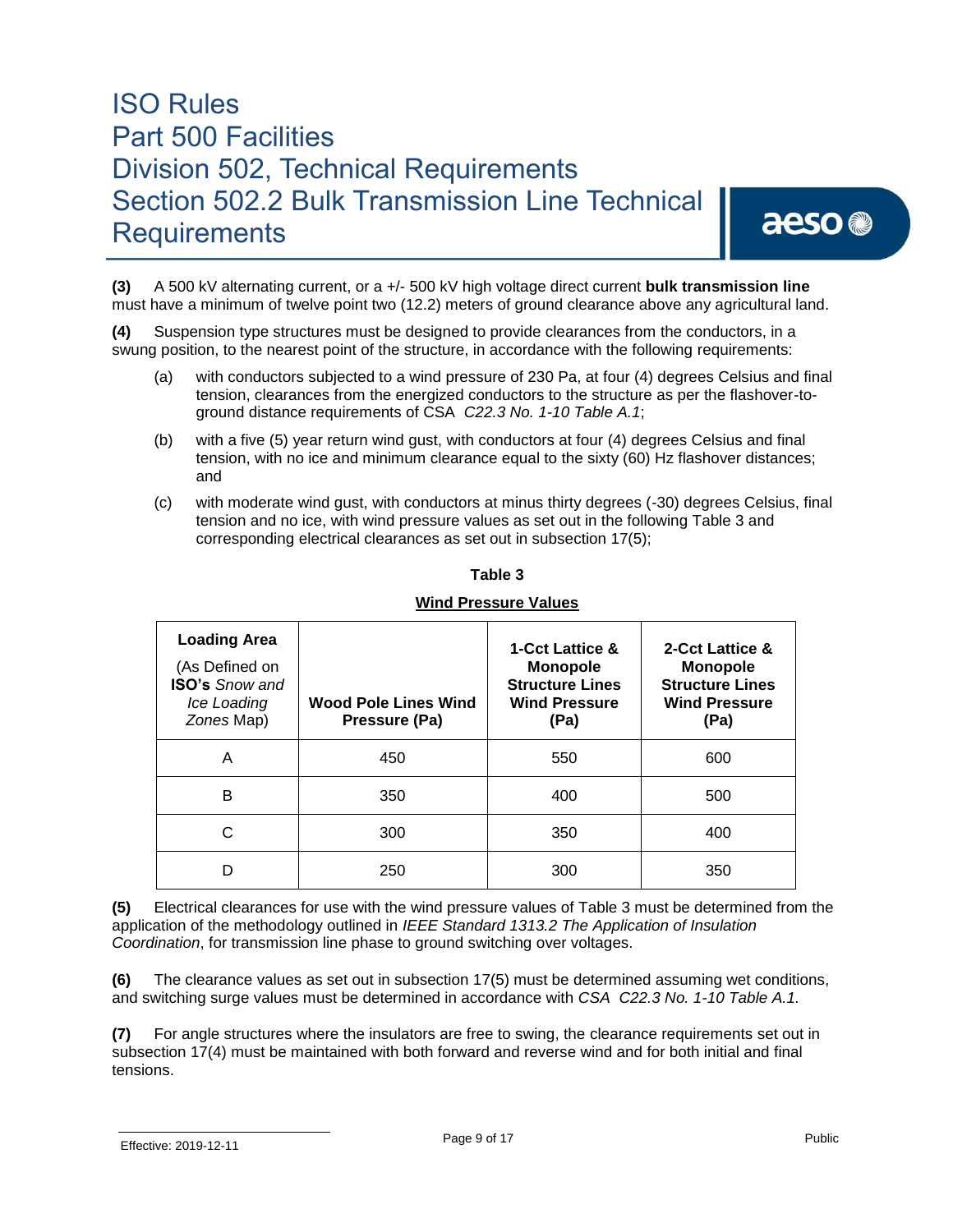## aeso<sup>®</sup>

**(8)** The clearance requirements as set out in subsection 17(4) may be reduced if line surge arrestors are installed and the following conditions are satisfied:

- (a) a qualified professional engineer must complete an insulation study which must include a **bulk transmission line** design with the clearances specified in subsection 17(4) and with the proposed surge arrestors and reduced clearances; and
- (b) the insulation study must demonstrate that the **bulk transmission line** with the surge arrestors is as reliable as if the clearances as set out in subsection 17(4) were not reduced.

**(9)** The electrical clearance values as set out in subsection 17(4) (c) may be replaced by values from an insulation design study, if the study:

- (a) is completed by a qualified professional engineer; and
- (b) demonstrates that the **bulk transmission line** is as reliable as it would be if the clearances as set out in subsection 17(4) (c) were not replaced.

**(10)** Suspension type structures of a 500 kV alternating current, or a +/- 500 kV high voltage direct current **bulk transmission line** must provide clearances from the conductors, in a swung position, to the nearest point of the structure, in accordance with the results of a comprehensive insulation design study conducted by a qualified professional engineer.

#### **Clearances Under Differential Loading**

**18** For the design of a **bulk transmission line**, clearances in any direction for the switching surge air gap values specified in subsection 17(5) must be maintained under the following loading conditions:

- (a) overhead shield wire or upper phase loaded with twelve point five (12.5) mm radial glaze ice at a density of 900 kg/m<sup>3</sup> and no wind at minus twenty (-20) degrees Celsius, and the phase below unloaded at minus twenty (-20) degrees Celsius, with all wires under final sag conditions; and
- (b) for a **bulk transmission line** of 240 kV and above, overhead shield wire or upper phase loaded with forty (40) mm radial rime ice at a density of 350 kg/m<sup>3</sup> and no wind at zero (0) degrees Celsius, and the phase below unloaded at zero (0) degrees Celsius, with all wires under final sag conditions.

#### **Clearances to Edge of Right of Way**

**19(1)** With respect to the requirement for conductor swing clearance at or near the edge of a right of way for any **bulk transmission line**, the horizontal clearance requirements of *CSA C22.3 No. 1* are deemed to be satisfied if the actual swing clearance is equal to the clearance requirements for the location of a building as set forth in CSA *C22.3 No. 1*.

**(2)** A 138 kV or a 144 kV **bulk transmission line** located on a road allowance is exempt from the requirements of subsection 19(1).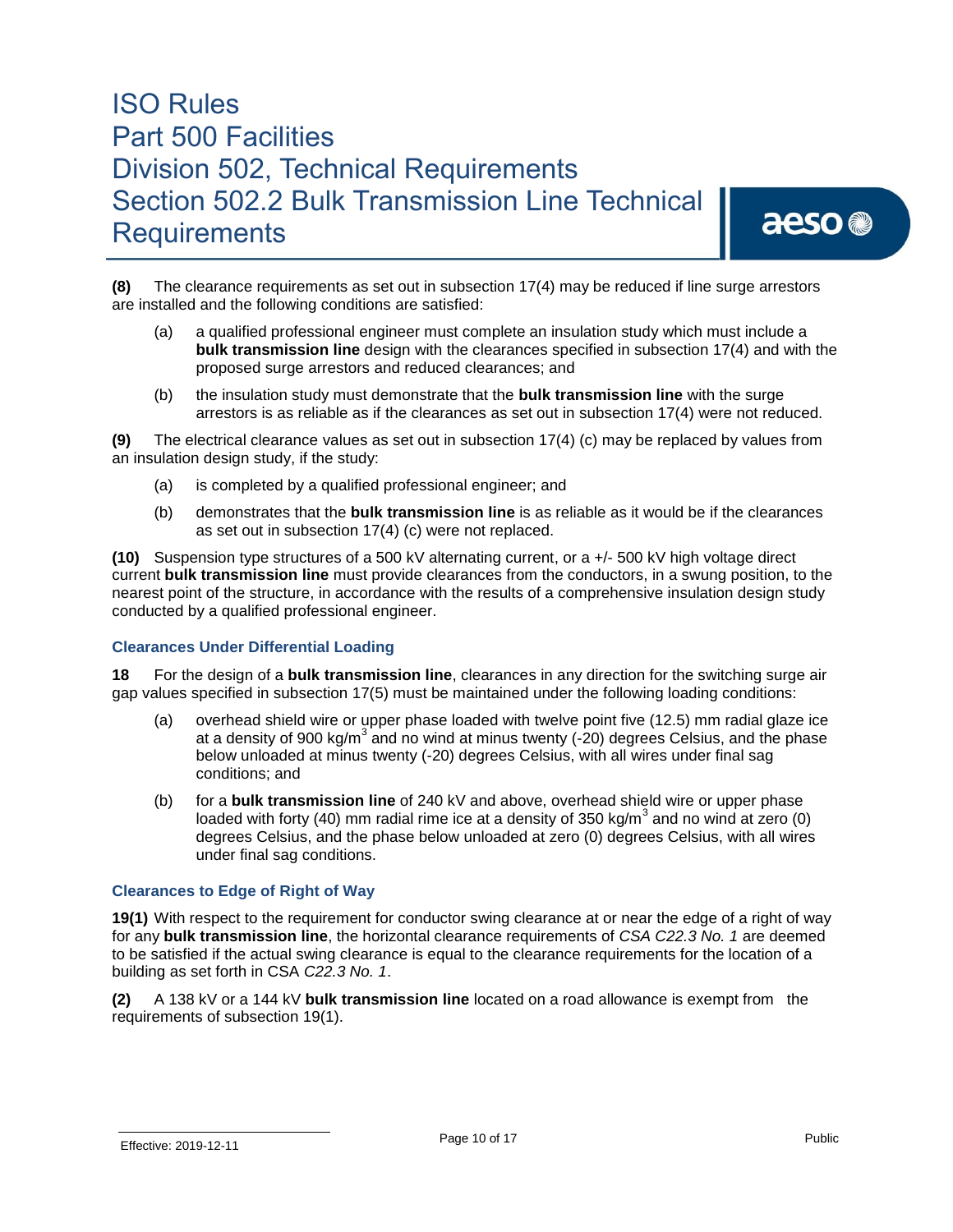aeso<sup>®</sup>

#### **Fall Free Spacing**

**20(1)** Subject to subsection 20(2), if one (1) or more 500 kV **bulk transmission lines** are located in a corridor, then those **bulk transmission lines** must meet the following minimum requirements for fall free spacing:

- (a) if there are two (2) or more 500 kV **bulk transmission lines** in the corridor and the structures of any one of those 500 kV **bulk transmission lines** fail and fall toward an adjacent 500 kV **bulk transmission line**, then neither the structures nor the wires of the failed **bulk transmission line** must come into contact with the structures or wires of that adjacent 500 kV **bulk transmission line**;
- (b) if there is one (1) or more lower voltage **bulk transmission line** in a corridor with one (1) or more 500 kV **bulk transmission line** and the structures of a lower voltage **bulk transmission line** fail and fall toward an adjacent 500 kV **bulk transmission line**, then neither the structures nor the wires of the failed lower voltage **bulk transmission line** must come into contact with the structures or the wires of that adjacent 500 kV **bulk transmission line**.

**(2)** For a **bulk transmission line**, all structures must be assumed to fail at the groundline, unless either one of the following assumption requirements are complied with:

- (a) a detailed analysis of the structure, conducted by a qualified professional engineer or resulting from a full scale structure test at a qualified testing site, must confirm that there is a different failure location under loading for both high wind and combined wet snow and wind; or
- (b) if there are results from both a full scale structure test and a detailed analysis of the structure, then the failure location results of the test will govern and take precedence over results of the analysis.

**(3)** If a **bulk transmission line** enters and exits a substation or converter station, then the free fall spacing requirements set out in subsection 20 (1) do not apply to the first five (5) spans of the **bulk transmission line**.

#### **Insulators**

**21(1)** For a **bulk transmission line**, insulator shed material for ceramic insulators must be made of porcelain or glass.

**(2)** Shed material for synthetic insulators used in contaminated areas must be made of silicone rubber.

**(3)** Porcelain or glass insulators must satisfy all requirements of *CSA-C411.1*, except that dovetail head designs are prohibited.

**(4)** Synthetic insulators must satisfy all requirements of *CSA-C411.4 Composite Suspension Insulators for Transmission Applications*.

**(5)** The length of insulator strings must be adequate to allow live **bulk transmission line** maintenance activities.

**(6)** The following specified insulator types must meet the following specified mechanical strength requirements: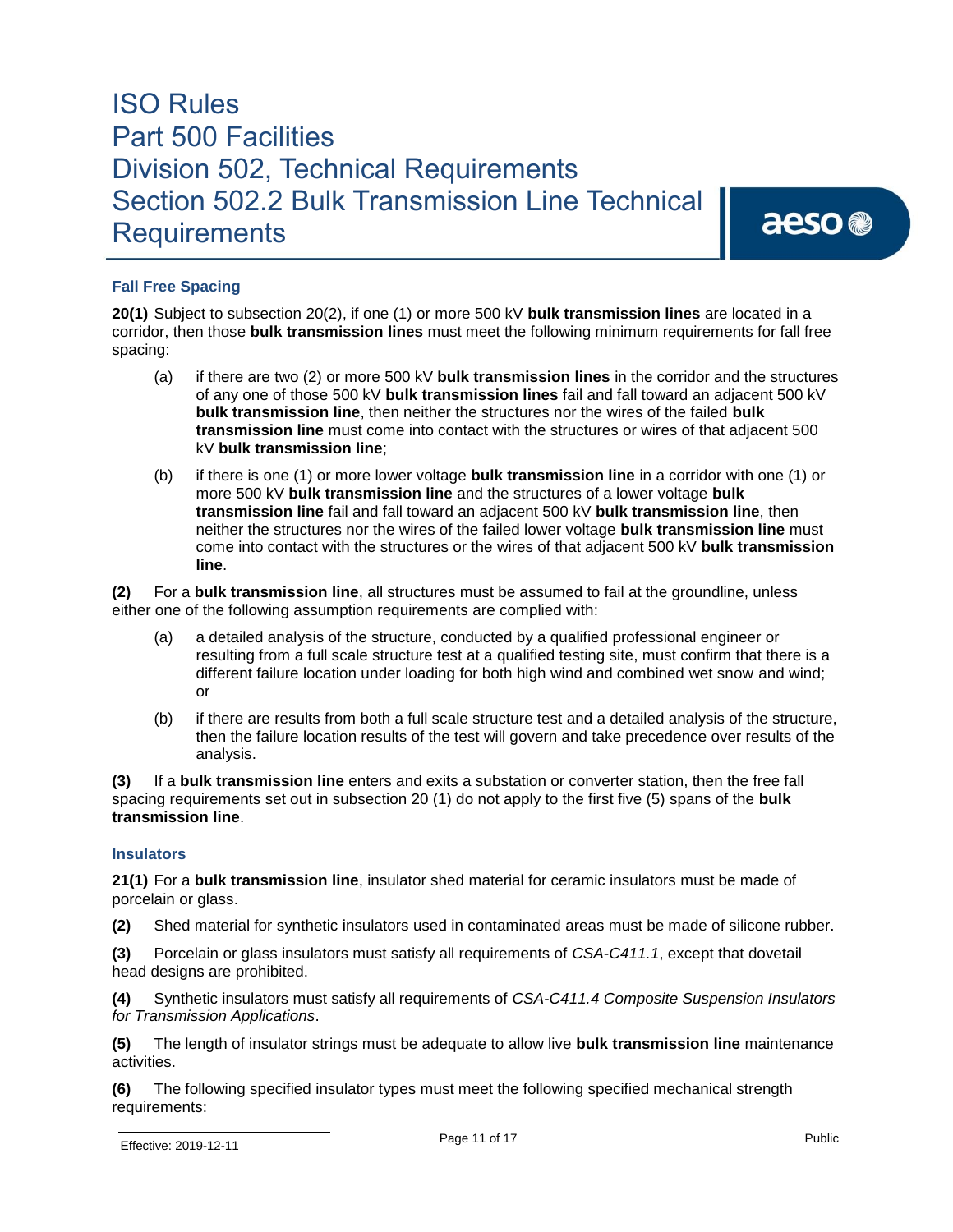## aeso<sup>®</sup>

- (a) tension in a glass and porcelain insulator must not exceed fifty percent (50%) of the combined mechanical and electrical rating, and the "*Specified Mechanical Load*" for synthetic insulators, under *Alberta Electrical Utility Code* loading conditions;
- (b) tension in a glass or porcelain insulator must not exceed eighty percent (80%) of the mechanical and electrical rating under maximum loading conditions;
- (c) tension in a synthetic insulator must not exceed fifty percent (50%) of the "*Specified Mechanical Load*" rating under maximum loading conditions; and
- (d) insulators used for deadend applications must have a strength rating at least equal to the rated tensile strength of the conductor attached to the insulators.

**(7)** The minimum insulation levels for a **bulk transmission line** and any 25 kV distribution line located on **bulk transmission line** structures must be as set out in the following Table 4:

| <b>Nominal Voltage (kV)</b> | Critical Impulse Flashover (CIFO) (kV) |
|-----------------------------|----------------------------------------|
| 25                          | 165                                    |
| 138/144                     | 715                                    |
| 240                         | 1155                                   |

#### **Table 4**

#### **Required Insulation Levels**

#### **Conductor Thermal Ratings Methodology**

**22(1)** The calculation of thermal ratings of conductors for a **bulk transmission line** must be determined in accordance with the provisions of *IEEE Standard 738 – IEEE Standard for Calculating the Current-Temperature Relationship of Bare Overhead Conductors.*

- **(2)** The following requirements must be used in the calculation of conductor ampacity:
	- (a) a wind speed of 0.6 m/s at right angles to the conductor is assumed;
	- (b) the time of day is assumed to be 1200 hours;
	- (c) the elevation above sea level, latitude and **bulk transmission line** direction must be based on the **bulk transmission line** location and orientation;
	- (d) the atmosphere is assumed to be clear;
	- (e) the solar absorption coefficient is assumed to be zero point eight (0.8); and
	- (f) the emissivity is assumed to be zero point six  $(0.6)$ .

**(3)** The maximum temperature for a standard ACSR conductor must not exceed one hundred (100) degrees Celsius.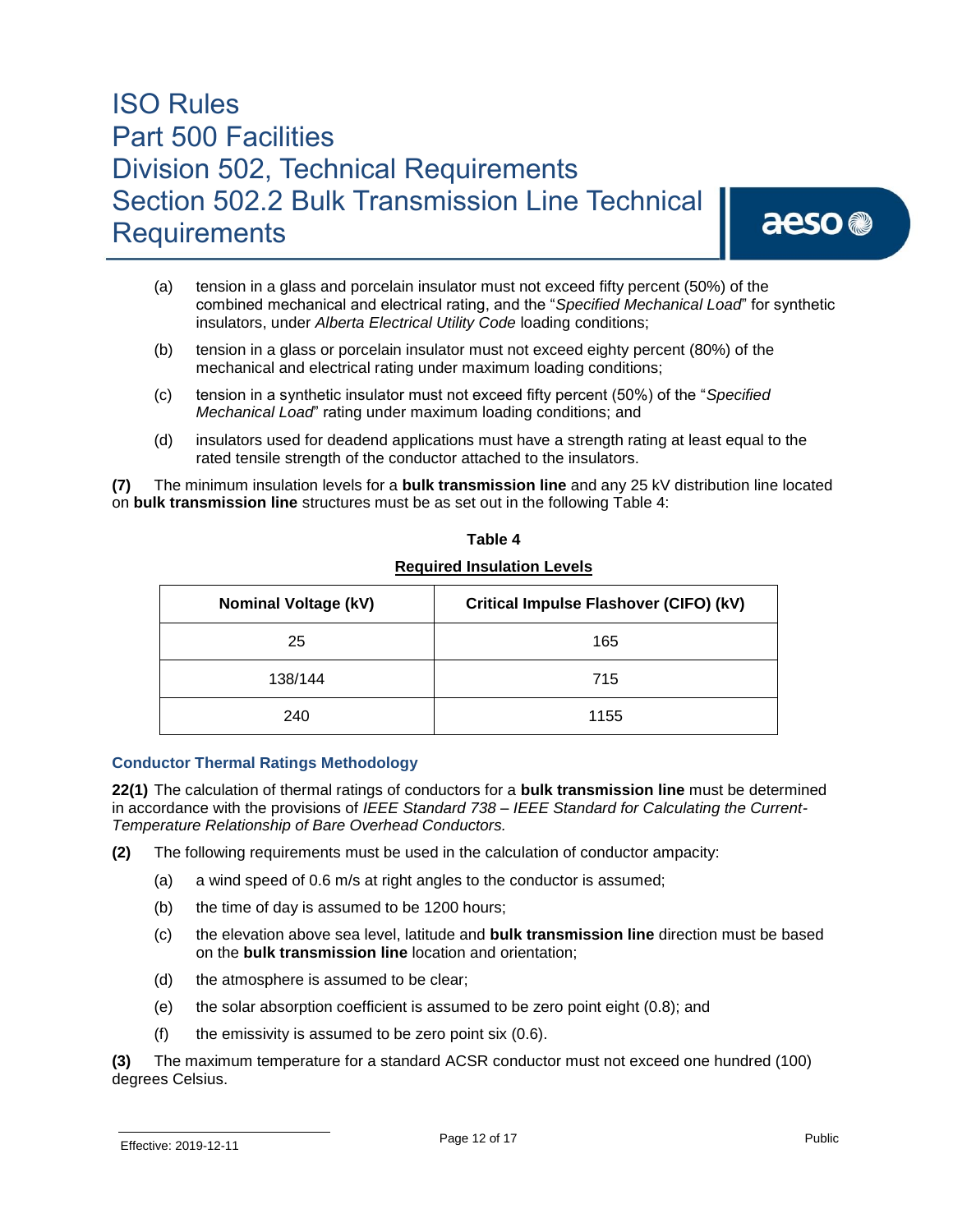aeso<sup>®</sup>

**(4)** A new **bulk transmission line**, other than a 500 kV alternating current **bulk transmission line** or a +/-500 KV high voltage direct current **bulk transmission line**, must be designed to operate up to a steady state ampacity level that corresponds to a conductor temperature of one hundred (100) degrees Celsius.

**(5)** For a 500 kV alternating current **bulk transmission line** or a +/-500 kV high voltage direct current **bulk transmission line**, the steady state ampacity level must be approved by the **ISO**.

#### **Conductor Emergency Thermal Ratings Methodology**

**23(1)** A **bulk transmission line** conductor emergency thermal rating must be based on a thirty (30) minute time period.

**(2)** Conductor emergency thermal ratings are deemed to be equal to the static ratings as set out in subsection 22.

#### **Galloping**

**24(1)** A **bulk transmission line** which is required to be designed to withstand one hundred year (100) year return loadings must also be designed for conductor galloping.

**(2)** For design purposes, the galloping envelope condition must be assumed to be twelve point five (12.5) mm of radial glaze ice and 96 Pa wind at zero (0) degrees Celsius and with final condition wire sags.

**(3)** The electrical clearance between galloping envelopes must be the sixty (60) Hz flashover value, either phase to phase or phase to ground, depending upon which two (2) galloping envelopes are being compared.

**(4)** The galloping envelopes requirements, for determination of acceptable galloping performance, must be designed and constructed in accordance with the requirements and illustrations of Appendix 1.

**(5)** If the functional specification for a connection project under this Section 502.2 specifies a compact line design or the use of any existing towers and the galloping envelope design and clearances as set out in subsections 24(2), (3) and (4) cannot be met, then the project functional specification must contain a further provision that the compact line design or existing towers must include interphase spacers.

#### **Hardware Requirements**

**25(1)** Ferrous components of hardware installed on a **bulk transmission line** must have low temperature impact properties, in accordance with *CSA C83 Communication and Power Line Hardware*.

**(2)** Without limiting subsection 25(1), the minimum requirement for energy absorption must be Level 1 as referenced in *CSA C83 Communication and Power Line Hardware*, which is twenty (20) joules at minus twenty (–20) degrees Celsius.

#### **Provisions for Maintenance**

**26** A **bulk transmission line** must accommodate all reasonably anticipated maintenance methods and requirements for the **bulk transmission line**, including: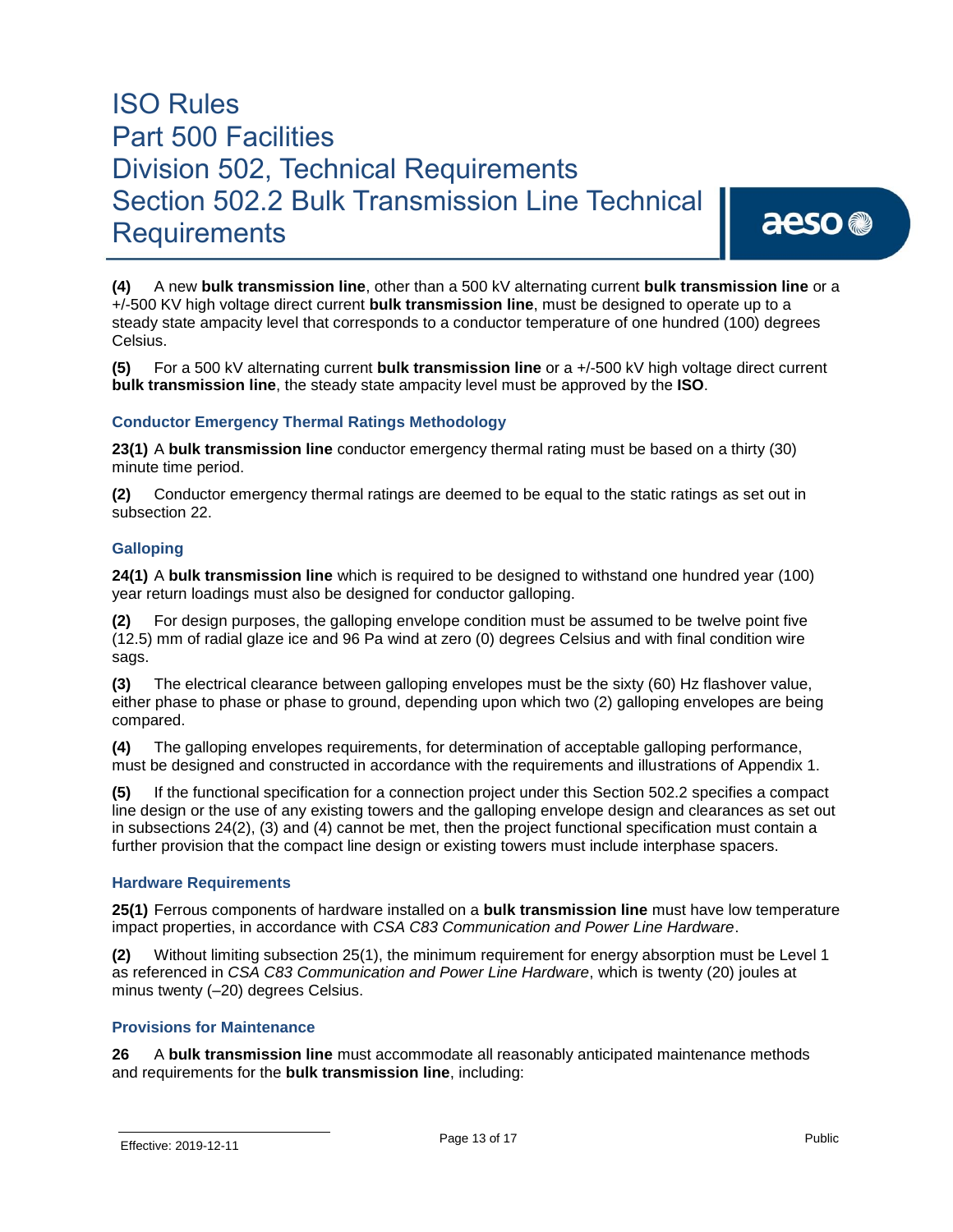aeso<sup>®</sup>

- (a) live line maintenance access from and to all structures, with minimum approach distances as calculated using the methodology in *IEC 61472 Live working – Minimum approach distances for a.c. systems in the voltage range 72.5 kV to 800 kV – A method of calculation*;
- (b) access to all structure locations, whether along the right of way or otherwise;
- (c) access to conductors and insulators by ensuring of the ability to attach to rated fall protection anchor points, having strength as specified in section 152 of *the Alberta Occupational Health and Safety Code*; and
- (d) any other requirements necessary to allow routine and emergency maintenance to be conducted in a timely manner at all structural, tower and any other **bulk transmission line** locations.

#### **Appendices**

Appendix 1 – Galloping Envelope Requirements

#### **Revision History**

| <b>Effective</b> | <b>Description</b>                                                                                                                                                                                                            |
|------------------|-------------------------------------------------------------------------------------------------------------------------------------------------------------------------------------------------------------------------------|
| 2019-12-11       | Removed duplication with new Section 103.14, Waivers and Variances;<br>standardized functional specifications language; capitalized references to<br>"Section"; inserted effective date of January 1, 2012, where applicable. |
| 2012-01-01       | Initial Release                                                                                                                                                                                                               |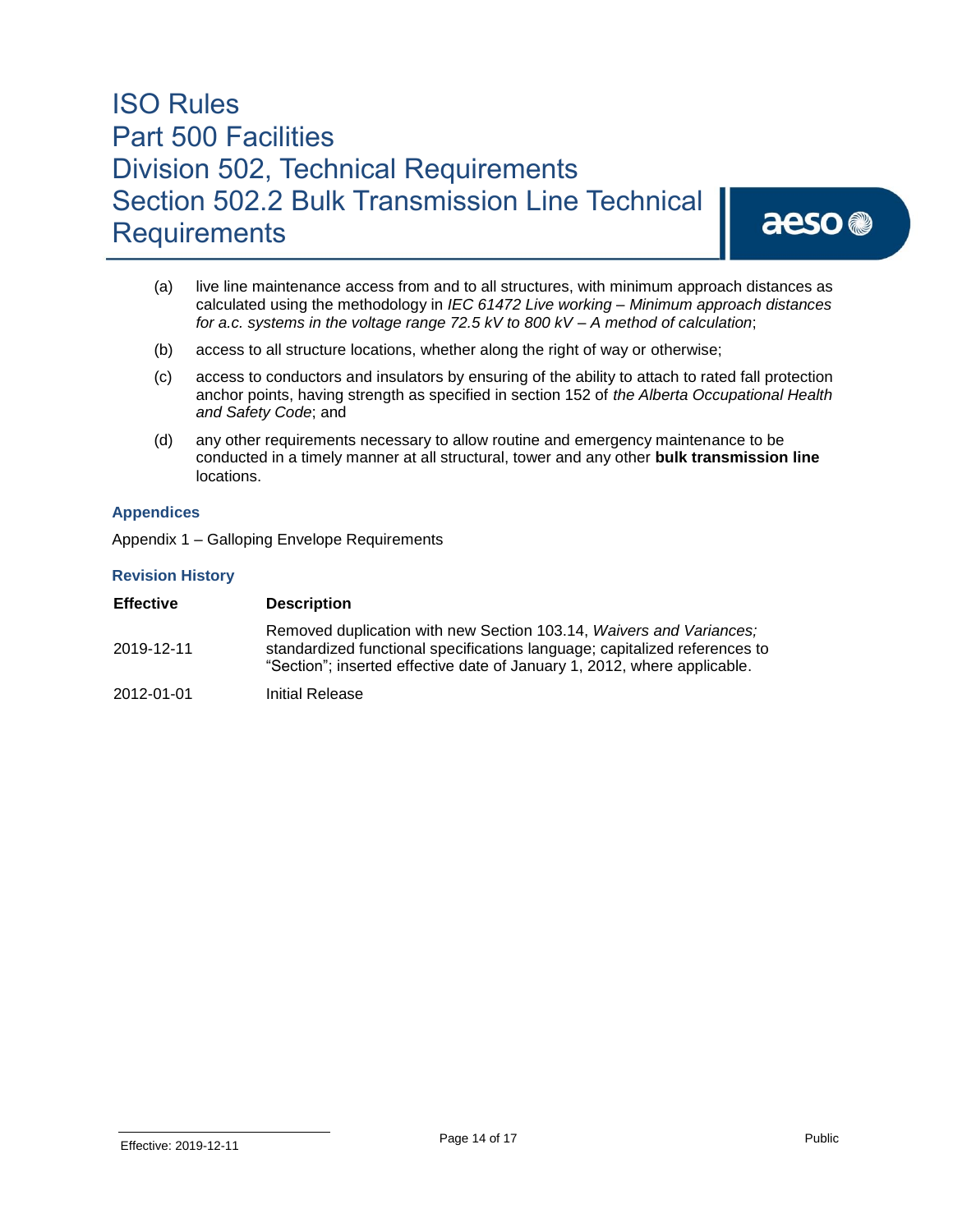aeso<sup>®</sup>

#### **Appendix 1**

#### **Galloping Envelope Requirements**

**1** The **bulk transmission line** galloping envelope requirements for the determination of acceptable galloping performance must be in accordance with the following provisions and illustrations of this Appendix 1.

#### **Illustration 1**

#### **Galloping Ellipse Parameters**

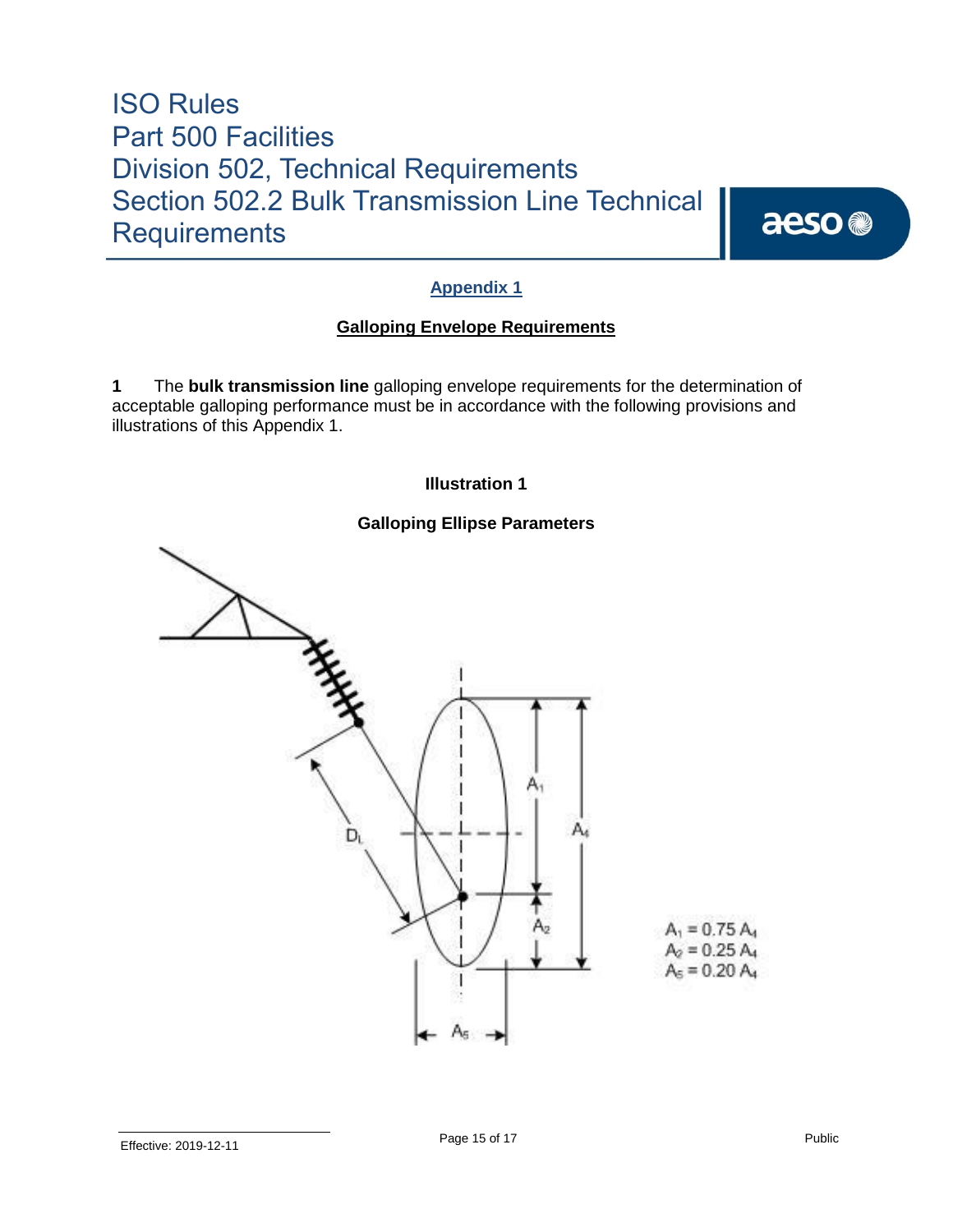aeso<sup>®</sup>

**2** The galloping envelope ellipse parameters for tower head design must be calculated in accordance with the following requirements, with reference to Illustration 1:

- (a) the major axis or amplitude,  $A_4$ , must be computed as follows:
	- (i) for a single conductor: **A4/Dia** equals 80 LN (8xSi/ (50xDia)); and
	- (ii) for a bundled conductor: **A4/Dia** equals 170 LN (8xSi/ (500xDia))

where:

**A<sup>4</sup>** equals the major axis of galloping ellipse (m), as set out in Illustration 1;

**Dia** equals the diameter of conductor (m); and

Si equals the conductor final sag with 12.5mm radial glaze ice and 96 Pa wind, at 0° Celsius (m), with glaze ice assumed to have a density of 900 kg/m3.

- (b) The major axis must not exceed twelve (12) meters, regardless of the results of the above calculation,
- (c) The minor axis must be computed as follows:

 $A_5$  equals 0.2 x  $A_4$ 

where:

A5 and A4 are as set out in *Illustration 1*; and

(d) The final conductor galloping envelope must be determined by rotating the galloping ellipse by five (5) degrees either side of the vertical axis in accordance with Illustration 2